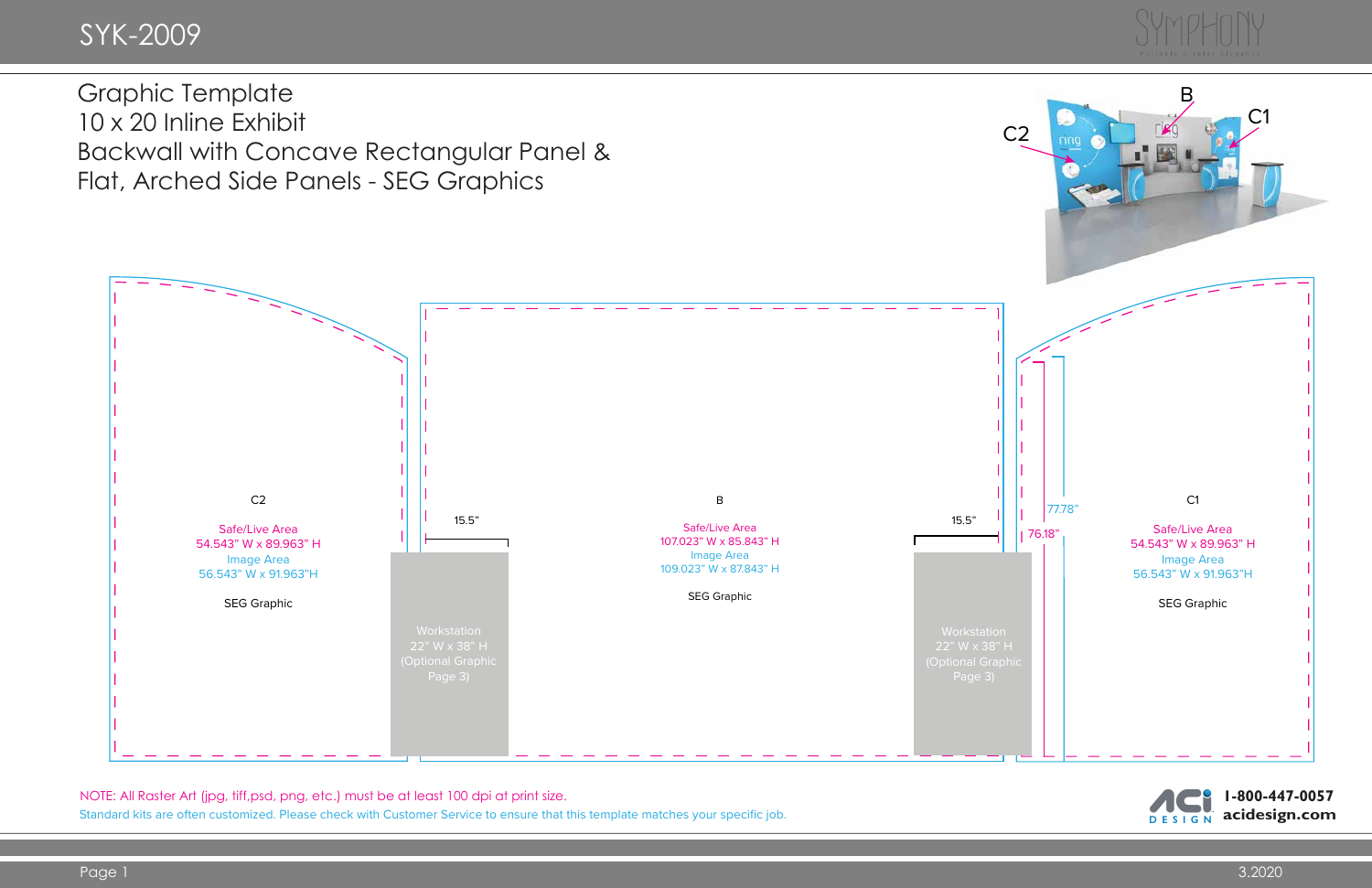

NOTE: All Raster Art (jpg, tiff,psd, png, etc.) must be at least 100 dpi at print size. Standard kits are often customized. Please check with Customer Service to ensure that this template matches your specific job.



Graphic Template Backwall Workstation – Direct Print Graphic



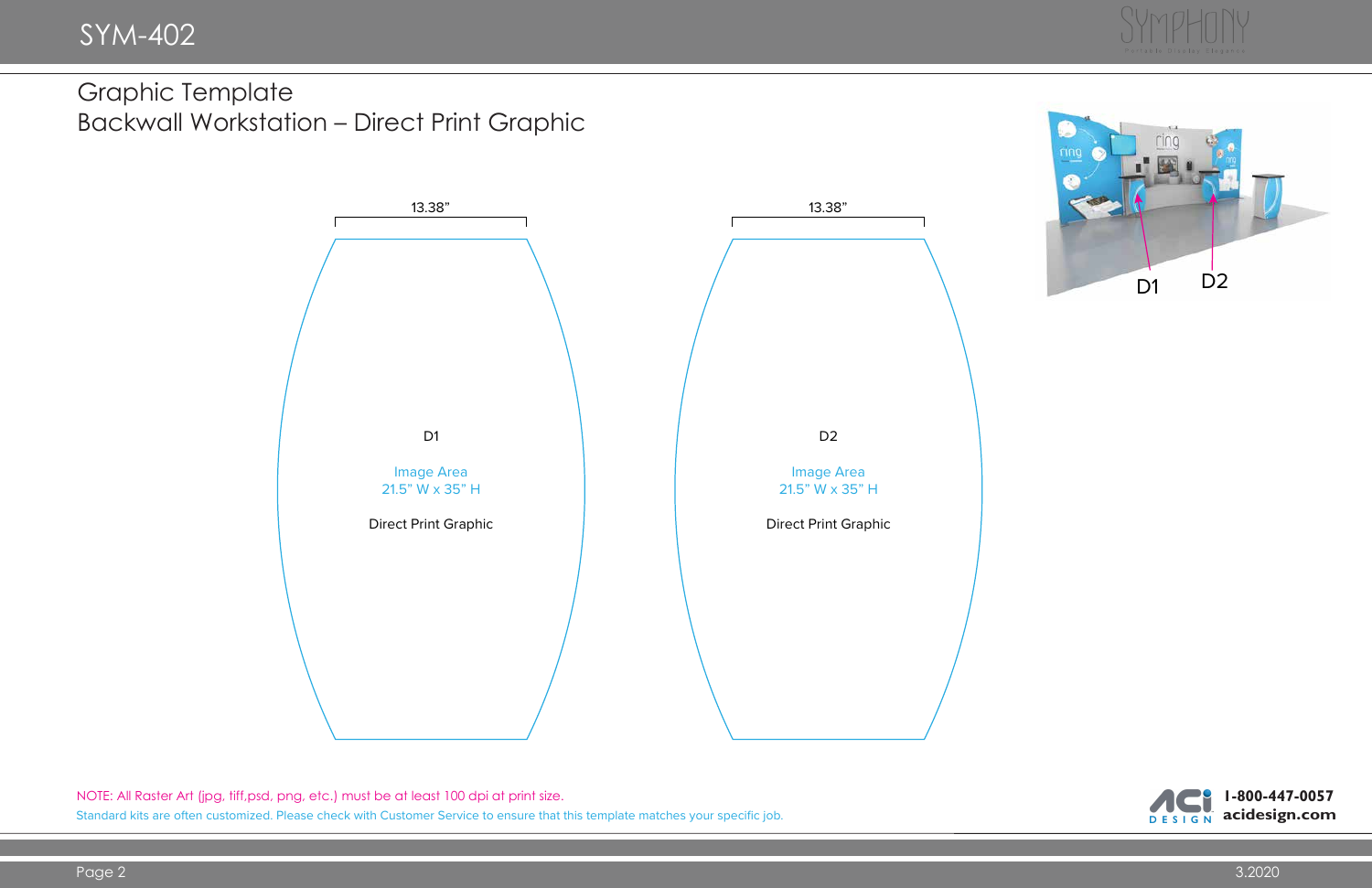## SYM-401

## Graphic Template Backwall Workstation Countertop – Vinyl Graphics Graphics **NOT** included in base price. Please request pricing.







NOTE: All Raster Art (jpg, tiff,psd, png, etc.) must be at least 100 dpi at print size. Standard kits are often customized. Please check with Customer Service to ensure that this template matches your specific job.